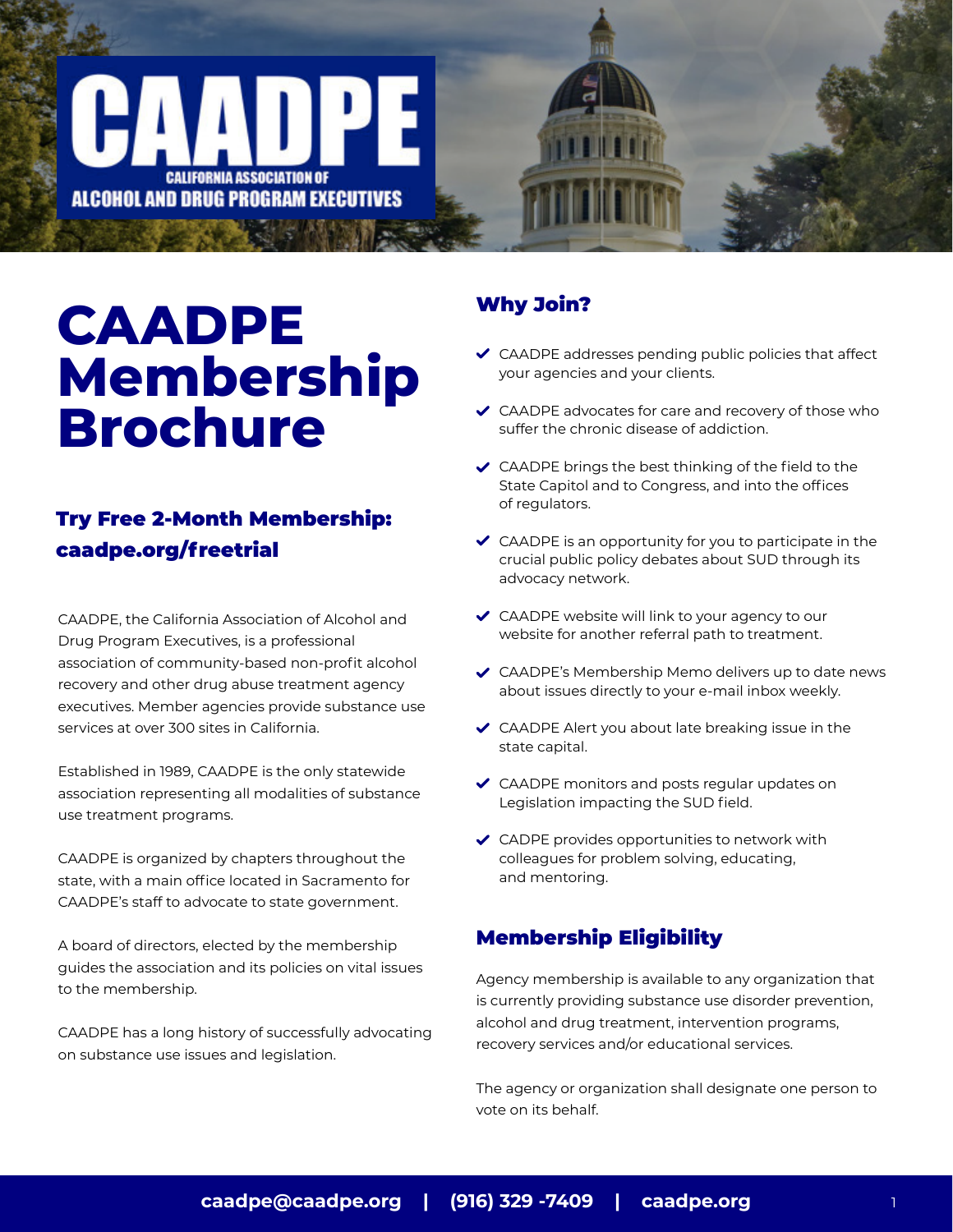# Membership Benefits

- **Legislative bill monitoring and special alerts.**
- **Roundtable discussions and professional training events**
- **Agency referrals, including a CAADPE website link to your agency.**
- **Technical assistance with consumer advocacy**
- **Opportunities to network with colleagues for problem solving and mentoring**
- **Opportunities to increase your influence by joining our committees**

### Membership Fees

Annual membership fees are based on the size of your SUD program, budget or total SUD agency budget.

| <b>Agency Budget</b>        | <b>Annual Membership Fee</b> |
|-----------------------------|------------------------------|
| Up to \$125,000             | \$125                        |
| \$126,000 to \$375,000      | \$250                        |
| \$376,000 to \$750,000      | \$563                        |
| \$751,000 to \$1,500,000    | \$1,125                      |
| \$1,501,000 to \$3,000,000  | \$2,250                      |
| \$3,001,000 to \$4,500,000  | \$3,750                      |
| \$4,501,000 to \$8,000,000  | \$6,250                      |
| \$8,001,000 to \$10,000,000 | \$9,000                      |
| Above \$10,000,000          | \$10,000                     |